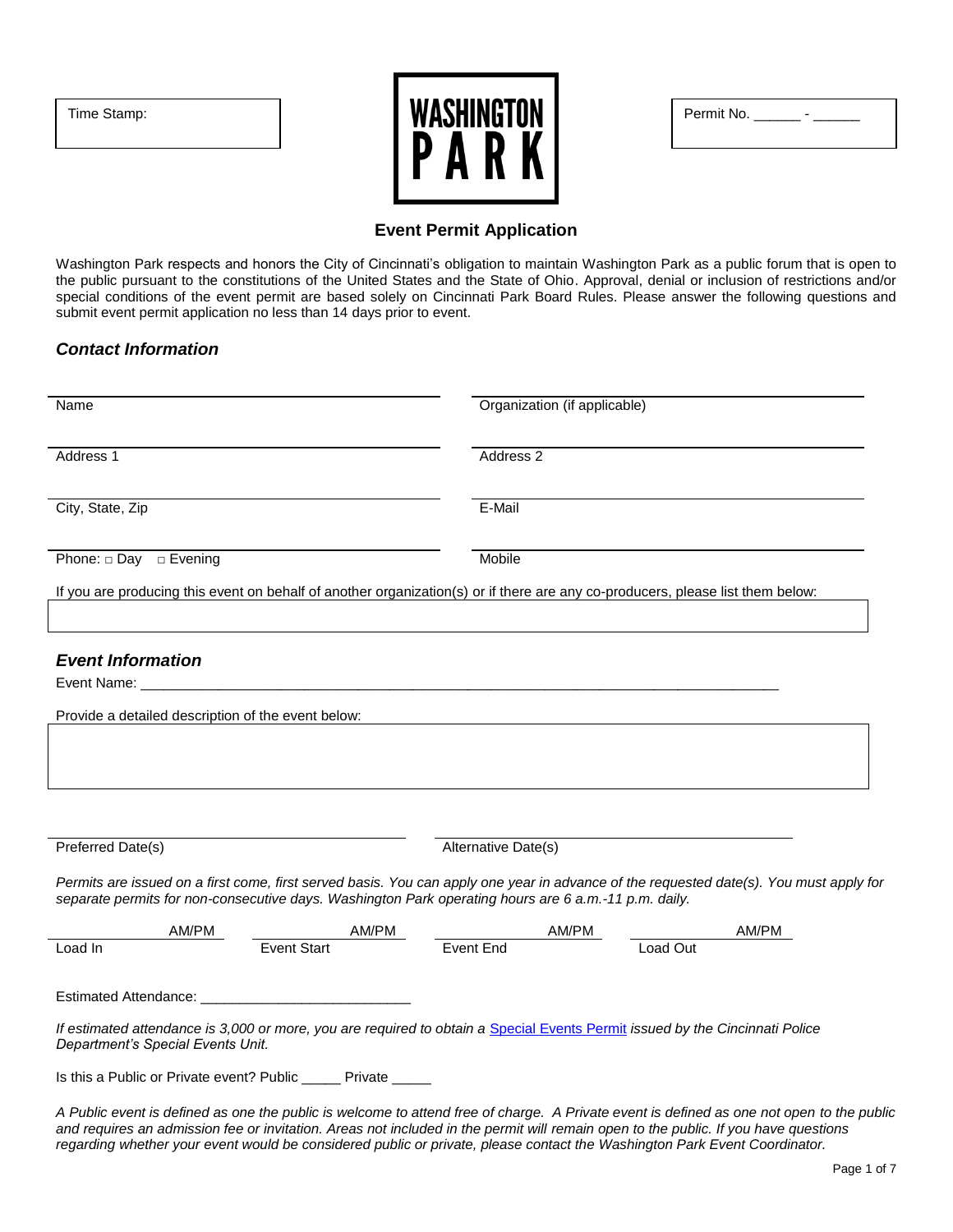# *Staffing*

All events require a Site Manager which will be billed separately from the permit fee at \$25/hour from load in to load out. Additional staffing required per event will be determined by the Washington Park Event Coordinator and billed to the Permit Holder.

# *Permit Fees*

|                  | Public (6 hours) | Private or Ticketed (6 hours) |
|------------------|------------------|-------------------------------|
| Civic Lawn       | \$500.00         | \$5,000,00                    |
| Bandstand        | \$250.00         | \$2,500,00                    |
| South End        | \$250.00         | \$2,500,00                    |
| Music Hall Plaza | \$250.00         | \$2,500,00                    |

If you would like to rent the space for more than 6 hours, each additional hour will be charged at 20% of the 6-hour rate (\$100 per hour for the Civic and \$50 per hour for the other spaces).

The Washington Park Porch is available to rent for birthday parties, corporate events, or weddings. If you are interested, please contact the Washington Park Event Coordinator for pricing information.

# *Rental Area*

Permit Holder is required to rent an area(s) that is adequate for audience size, structures and/or equipment.



*The Civic Lawn could potentially be closed in the spring, fall and winter months. Ask Washington Park Event Coordinator for details.*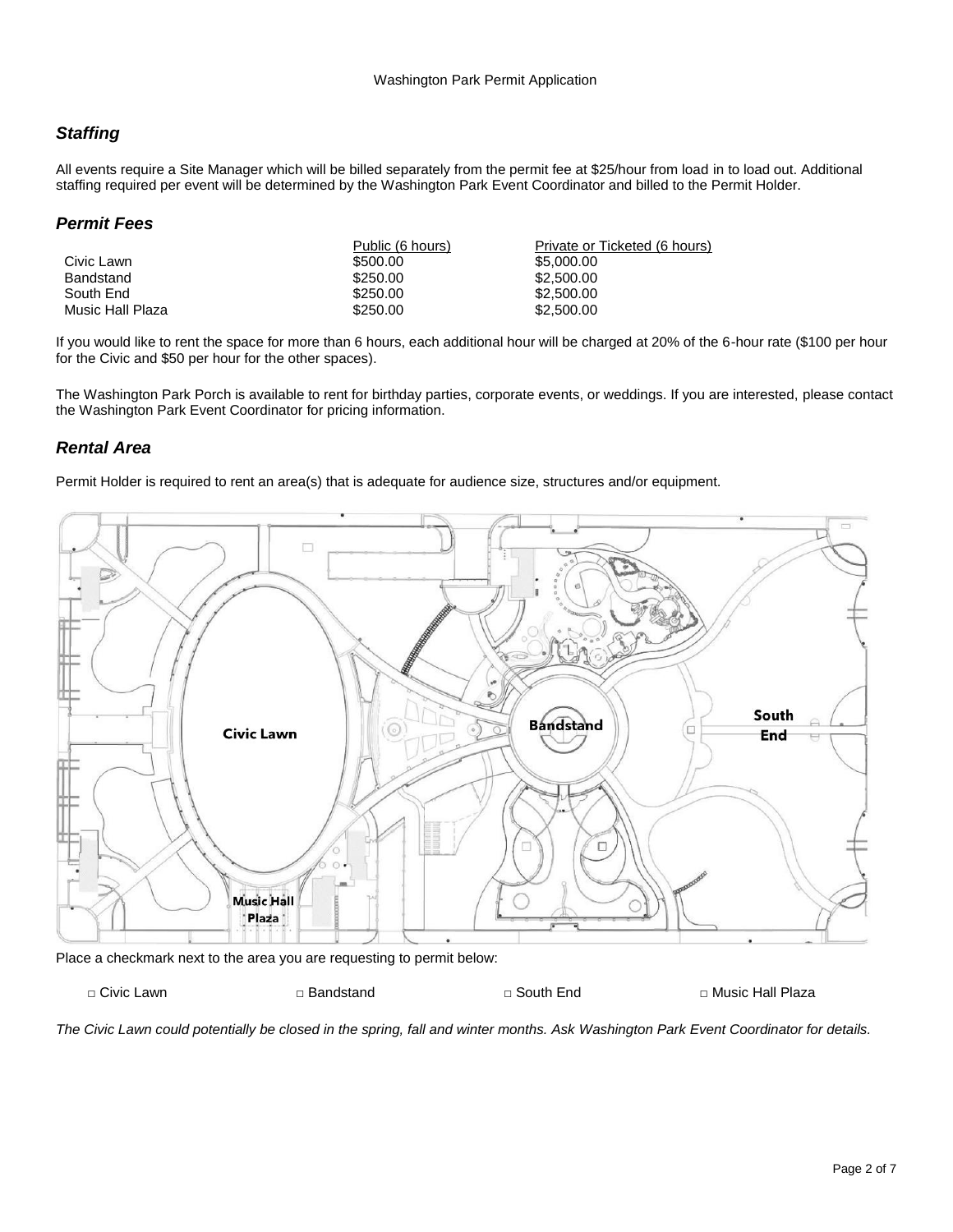# *Structures and Equipment*

Do you plan to have tents at your event? Yes No

Please list **structures**, displays, signage and/or props to be brought on-site by permit holder for event:

\*No structures are allowed in the grass. Washington Park Event Coordinator must approve final placement of all structures.

Please provide a detailed listing of the type of **equipment** that you intend to use during the event or in preparation for the event, including but not limited to: sound amplification equipment, lighting equipment, construction equipment, motor vehicles, poles, sticks, tents, booths, and temporary seating:

PLEASE NOTE: *If you would like to bring in a tent larger than 10x10, you will need to agree to the Washington Park tenting policy. Please request from the Washington Park Event Coordinator. Additionally, if you are installing a tent, stage, or building any structure, please call the Department of Buildings and Inspections for permit requirements at 513-352-3313.*

## **THERE IS ABSOLUTELY NO STAKING ANYWHERE IN THE PARK - IF ANY STAKING OCCURS, YOU WILL BE FINED!**

## *Beverage*

Will beverage sales occur during your event? Yes \_\_\_\_\_ No \_\_\_\_\_

Washington Park holds a liquor license. If you would like to include alcohol sales at your event, sales must be conducted through the Washington Park license with Washington Park staff. No exceptions. Please discuss alcohol packages with Washington Park Event Coordinator.

Washington Park is an exclusive Coke product venue; therefore, you must sell Coke products, including water. Permit Holder may purchase cases through Washington Park at a discounted rate.

# *Food*

Permit Holders are required to agree and abide by the following fees and rules if inviting food vendors to participate in their event.

Will food sales occur during your event? Yes No

If yes, how many booths or vendors?

Number of Tented Booths/ Vendors: \_\_\_\_\_\_ Number of Food Trucks: \_\_\_

## **Fees**

Permit Holder agrees to pay \$100 per tented food booth/vendor using a 10x10' space, this fee includes the following:

- 10x10 tent with sandbags
- Ground covering (15x15')

Additional charges will apply:

- If booth/vendor requires two 10x10 tents and a 25x15' ground covering, an additional \$50 charge will be applied
- Multi-day events: \$25 per booth/vendor for each additional day

Permit Holder agrees to pay \$75 per food truck (approx. 15' long), this fee includes the following:

• Ground covering (15x15') \*Truck needs to entirely fit on ground covering\*

Additional charges will apply: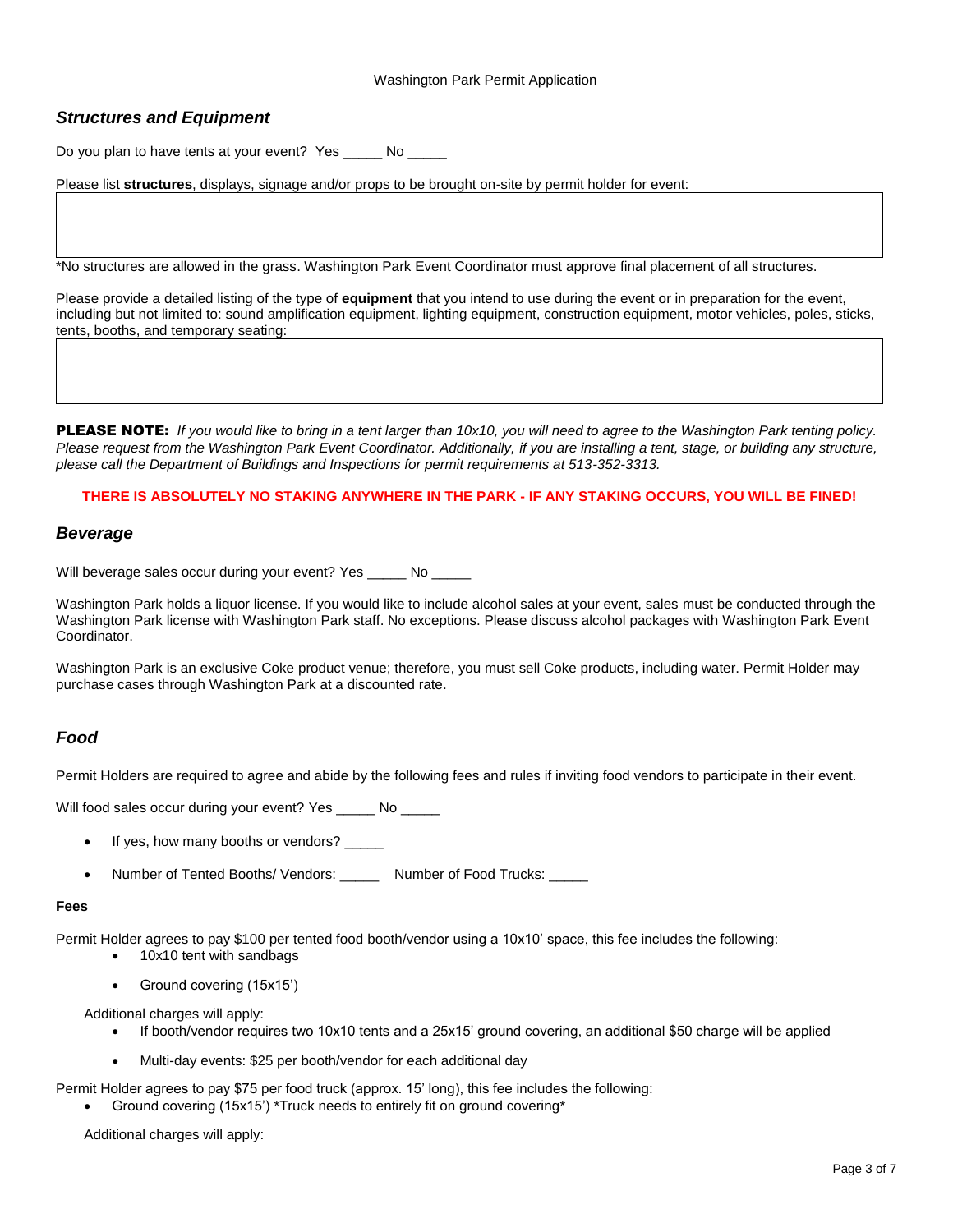#### Washington Park Permit Application

- If truck is larger than 15', additional charges may apply
- Multi-day events: \$25 per vendor for each additional day

#### **Health Department**

Food vendors will be required to obtain the appropriate food service license from the Cincinnati Health Department. Permit Holder is responsible for collecting current, completed, and signed licenses from all food vendors prior to the event.

It is also your responsibility to read and follow the Health Department requirements for food service. Vendor booths may be inspected by the Health Department before and during the event. Failure to follow the Health Department guidelines may result in vendor booth being closed, fines, and possible event expulsion.

#### **Fire Department**

Permit Holder is responsible for obtaining a Temporary Food Service Permit for/from each booth/vendor as required by the Cincinnati Fire Department. Vendor booths may be inspected by the Fire Department before and during the event.

Permit Holder will pay all costs associated with any Fire Safety or Life Safety monitors as deemed necessary by CFD. Permit holder will be billed by Washington Park for these costs via the Event Services Estimate.

Permit available on their website:<https://www.cincinnati-oh.gov/fire/safety-prevention/special-event-permits/>

#### **Cleaning Fees & Grease Disposal**

Permit Holder will be held financially responsible for all expenses incurred by the event including cleaning fees caused by any participating food vendors. Fees must be paid immediately or Washington Park may charge the cleaning fee to the credit card on file. Non-compliance will result in a report of damages to the City of Cincinnati and may result in the permit being revoked and forfeit future use of all Washington Park managed spaces.

All grease must be REMOVED from event space and disposed of properly. If vendors dump used cooking oil or grease at the space, Permit Holder will be responsible for damages and replacement.

## *Sound*

Will there be amplified sound? Yes No

□ Pre-recorded Music □ Speaker/Presenter □ Singers/Acoustic Act □ Band

See Labor and Services Menu for information on renting Washington Park sound equipment and arranging staff. Permit Holder is not required to use Washington Park sound equipment. However, the following rules apply: a third-party PA may not be flown from the truss and the Washington Park PA will not be removed, Washington Park staff will not operate the third- party system, Permit Holder must submit a full spec sheet of equipment at least a week prior to your event and you must also abide by the City of Cincinnati sound ordinances. A representative from Washington Park will be on site monitoring the production and will have final say of the noise levels.

Full entertainment line-up is required within 7 days of the event. All entertainment must be "Family Friendly". No exceptions.

**PLEASE NOTE:** Amplified sound is permitted during the following times:

- Monday through Thursday 11:30 AM to 1:30 PM and 4:45 PM to 11:00 PM
- Friday 11:30 AM to 1:30 PM and 4:45 PM to 11:00 PM
- Saturday 9:00 AM to 11:00 PM
- Sunday 9:00 AM to 11:00 PM

## *Utilities*

Will you require utilities? Yes No

Please check all that apply:

□ Water – Be sure to check if you need to fill buckets or barrels to weigh down structures and/or displays. There are multiple hose bibs dispersed throughout the park. The on-duty operations staff can unlock the bibs and provide a hose.

□ Electricity – Be sure to bring your own extension cords**.** Ground fault protection is required.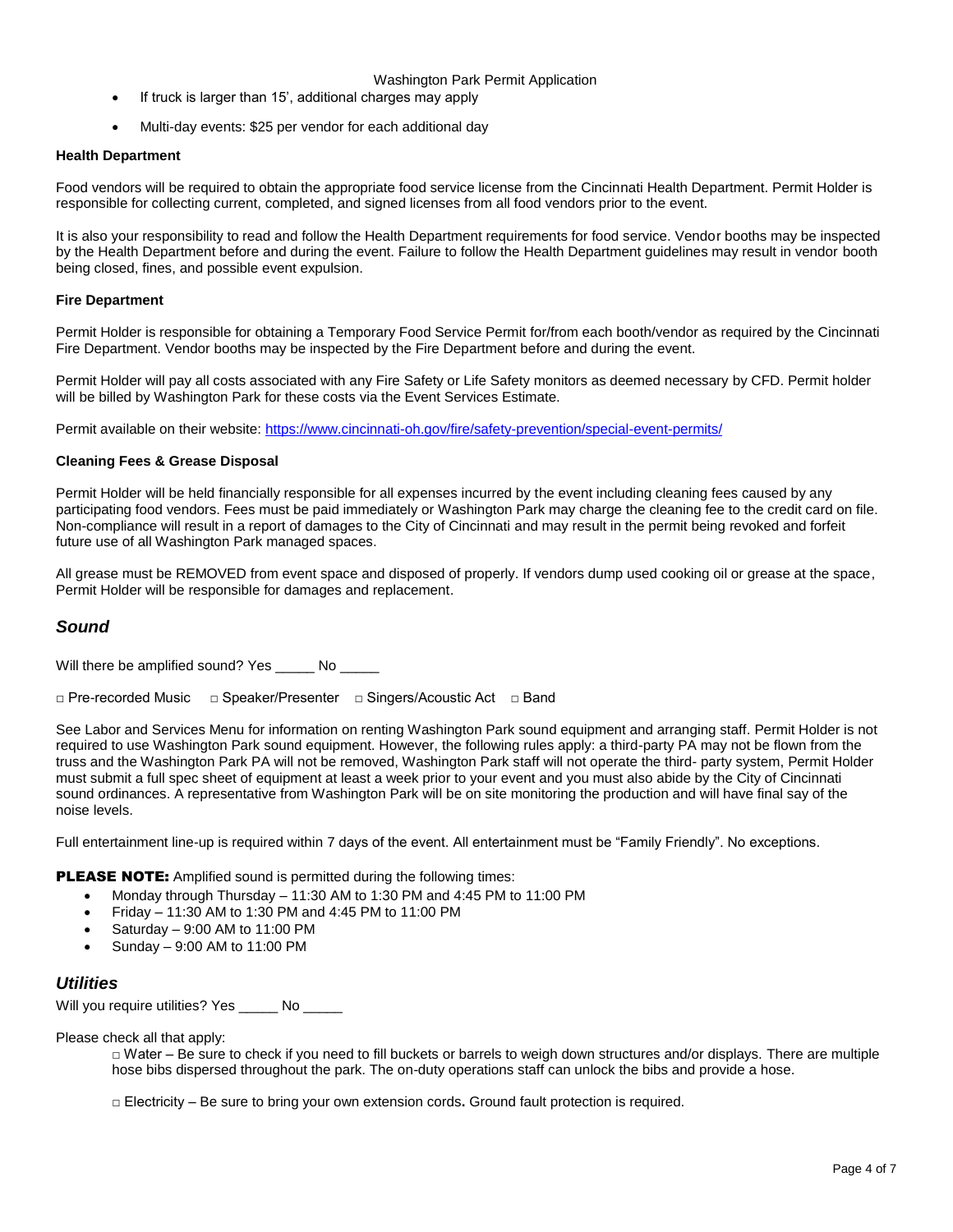#### Washington Park Permit Application

| <b>Utility Fee</b>                                                               |                                                                                                                                                                                                                                |
|----------------------------------------------------------------------------------|--------------------------------------------------------------------------------------------------------------------------------------------------------------------------------------------------------------------------------|
| $\Box$ Water: \$50 x ______ days = ____________                                  |                                                                                                                                                                                                                                |
| $\Box$ Electric: \$50 x ______ days = ___________                                |                                                                                                                                                                                                                                |
| Generator<br>Will a generator be used at your event? Yes _______ No ______       |                                                                                                                                                                                                                                |
| If yes, who is your electrical contractor? Name: _______________________________ | Contact info: the contact information of the contact information of the contact information of the contact of the contact of the contact of the contact of the contact of the contact of the contact of the contact of the con |

Permit Holder is responsible for coordination, load in, set up, operation, refueling, load out of their generator and payment for any generator used at the event. Extension cords and/or cables must be covered by cable ramps or mats so they are not a trip hazard. Do not use strong adhesives such as duct tape. Temporary electrical wiring will need to be inspected by the Inspection Bureau Incorporated (IBI).

## *Insurance Requirements*

Commercial Liability Insurance provided by a Primary Commercial Liability policy or in combination with a Commercial Umbrella Liability policy in the minimum amount of \$1,000,000 per occurrence for Bodily Injury, \$1,000,000 per occurrence for Property Damage, \$2,000,000 General Aggregate that applies on a per location basis and \$5,000 each person for medical is required to be purchased by the permit holder for all proposed events at Washington Park.

Other activities and circumstances (including a much larger than anticipated attendance or more hazardous exposure to those attending) may warrant a higher required minimum Commercial Liability limits to provide proportionally higher protection to those who will be attending the Event. This will be done in accordance with the custom and usual practices of the Insurance Industry. The Permit Holder shall be informed accordingly.

If the Permit Holder is an individual, he or she must provide a Certificate of Insurance evidencing proof of a "Special Event Policy" or a Certificate acknowledging that Personal Homeowners Liability and Personal Umbrella Liability Policy will respond to claims presented as a result of an incident in the Park and that all Additional Insureds will be covered under both those same Personal Liability policies and named on the Certificate of Insurance.

## **Additional Insured Requirements**

The City of Cincinnati, Cincinnati Center City Development Corporation, Washington Park Management Group LLC, Washington Park LLC, and Cincinnati Park Board must be named as additional insureds under all the above liability policies. All insurance policies must include a "Waiver of Subrogation" endorsement in favor of all additional insureds listed above. All insurance policies Additional Insured status should be on a Primary and Non-Contributory basis.

## **Contractor/Vendor/Entertainment Liability**

If Applicant contracts with any outside firm that will be onsite at Washington Park, proof of permit holder's contracted Vendors/Contractors/Entertainment firms Ohio Workers Compensation and Certificates of Insurance evidencing that all the outlined coverage is in force must be on file prior to them occupying the Park.

## **Sporting Events**

If your event involves sports or athletic activity (e.g., soccer, kickball, etc.), permit holder must have Sports insurance or a Commercial General Liability coverage that does not have any "athletic exclusions". In addition, participants must sign waivers (Washington Park can provide a sample waiver) and wear appropriate safety gear (e.g., helmet, pads, etc.). Permit holder must have a minimum \$1,000,000 Sports Event Liability Coverage in addition to all other coverage outlined in the document. Naming of Additional Insureds must be evidenced on the Certificate of insurance as well as a Waiver of Subrogation in favor of the above listed Additional Insureds.

#### **Indemnification**

The Lessee shall indemnify and defend WPMG and its directors, officers, employees, agents, and volunteers, as well as The Cincinnati Park Board and its officials and employees, from and against all liabilities, expenses, and losses, including attorney's fees incurred by WPMG as a result of (i) failure by the Lessee to comply with the terms and conditions of this Agreement; (ii) any accident, injury or damage which shall occur in or about the Washington Park and/or arise out of Lessee's use of the Washington Park or any equipment related thereto; (iii) failure of Lessee to comply with any requirements of any governmental authority, and (iv) failure of Lessee to obtain appropriate copyright and performance rights from the license holder(s).

**If available, please attach Certificate of Liability Insurance to this application.**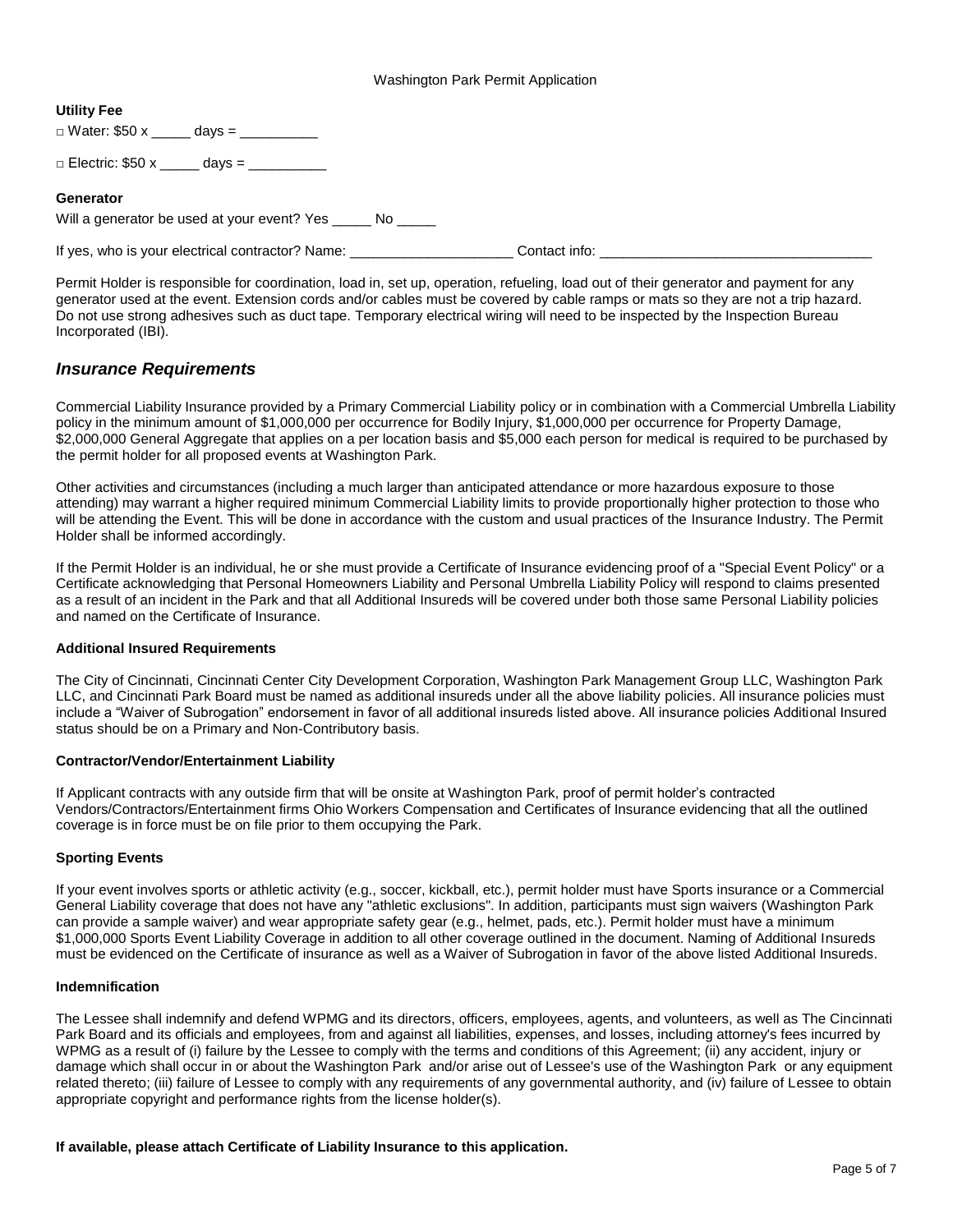# *Additional Charges and Penalties*

The Permit Holder, its authorized representatives, and/or co-promoters cited in the approved application will be held financially and legally responsible for all expenses incurred by the event including, but not limited to:

- Storage fees for items left on-site pre- and post-event.
- Cleaning or damage assessments because of permit holder's action/event.
- Damages calculated at a \$50 per man-hour plus the cost to repair or replace the item.
- Legal fees

If any invoiced charges are unpaid, the permit holder may forfeit the use of Washington Park for future events.

## *Cancellations*

Cancellations must be received at least 30 days in advance of the scheduled event to qualify for a full refund of the rental/utility fees. If cancellation occurs less than 30 days prior to the date of the event, ½ of the rental/utility fees shall be forfeited. If the cancellation occurs 10 days or less prior to the date of the event, all rental/utility fees shall be forfeited.

# *Signature*

I have read and understand the Cincinnati Park Board Rules and the terms of this Permit. Falsification and/or misrepresentation in completing this application may result in rate adjustment or revocation of the Washington Park Event Permit. I also understand violating any of the above policies, procedures, or any other rules and requirements of Washington Park, may result in the Washington Park Event Permit being revoked, and I may forfeit future use of the Park. Finally, I will immediately notify Washington Park Event Coordinator of any changes to the above information.

| Signature of Applicant of Authorized Representative                         |               | Date                                                          |  |
|-----------------------------------------------------------------------------|---------------|---------------------------------------------------------------|--|
| <b>Office Use Only</b>                                                      |               |                                                               |  |
| □ Approved □ Not Approved (Reason):                                         |               |                                                               |  |
| Signature of Washington Park Event Coordinator                              |               | Date                                                          |  |
| <b>Payment</b>                                                              |               |                                                               |  |
| Rental Fee: \$                                                              | Utilities: \$ | Permit Total [Rental Fee + Utilities]: \$                     |  |
| <b>Method of Payment</b>                                                    |               |                                                               |  |
| Credit Card (We accept Visa, MasterCard or Discover)<br>Credit Card Number: |               |                                                               |  |
| <b>Expiration Date:</b>                                                     |               | <u> 1989 - Andrea Stadt Britain, fransk politik (d. 1989)</u> |  |
| Security Code: Security Code:                                               |               | (3-digit code on back of MC/Visa)                             |  |
| Name on Card:                                                               |               |                                                               |  |
| <b>Billing Address:</b>                                                     |               |                                                               |  |
| Billing City, State and Zip:                                                |               |                                                               |  |

## **Check**

Please make payable to Treasurer, City of Cincinnati. If check is returned from the bank for any reason, you will be charged a \$30 check return fee along with amount of the check.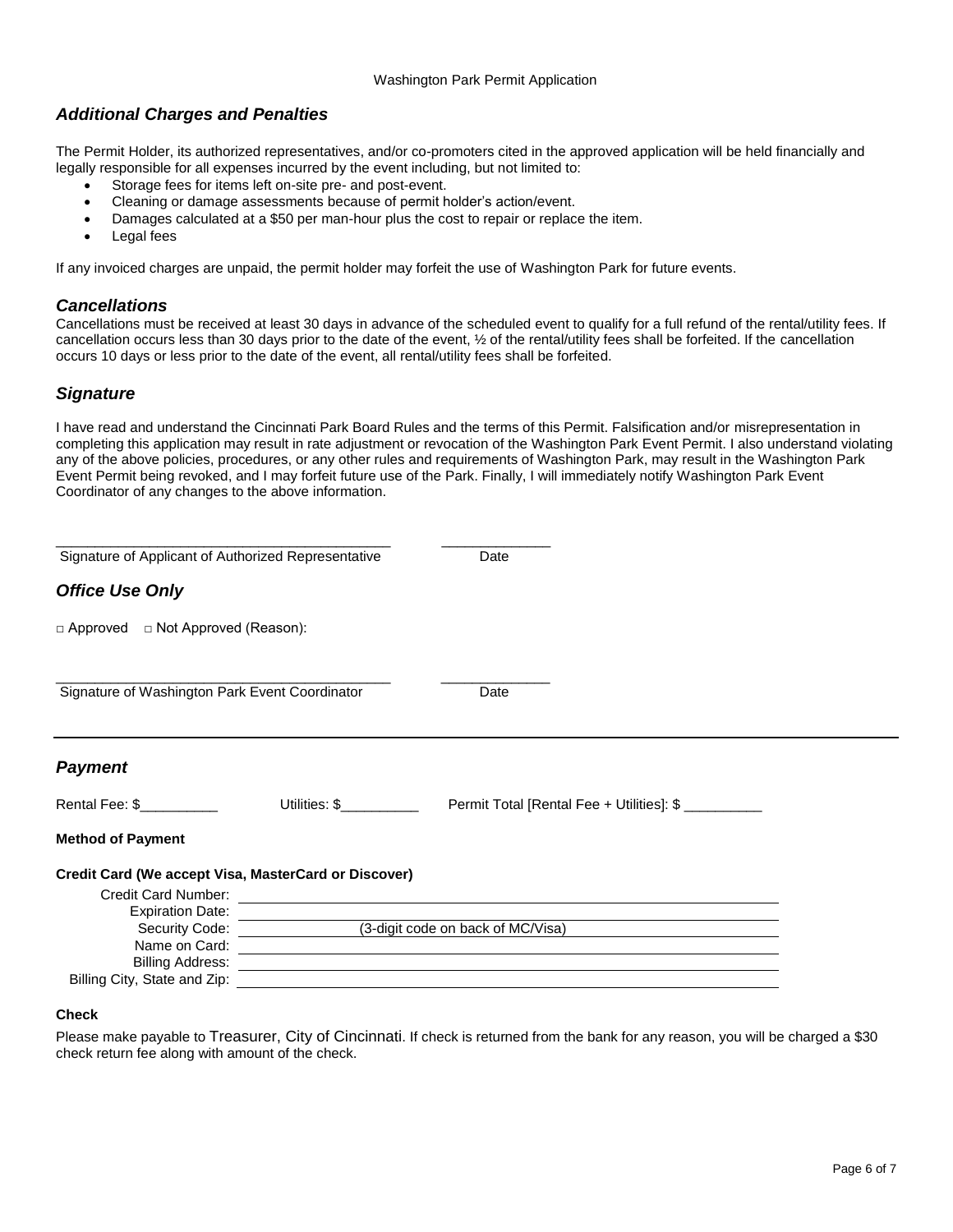# *The Process*

An application is considered complete when: 1) it is signed, 2) payment is enclosed for Park rental and utility fees, and 3) all pages are present. **Submitting an application does NOT mean the date is reserved.**

- 1. Once you have completed the application, you may:
	- a. Email to Washington Park Events Coordinator: [rentals@3cdc.org](mailto:rentals@3cdc.org)
	- b. Mail to Washington Park Office at 1203 Walnut St 4<sup>th</sup> Floor, Cincinnati, OH 45202
- 2. If you are not paying by credit card, be sure to include a check for Rental Fee + Utilities.
- 3. You will be notified of your application status within 10 business days from receipt.
- 4. It is the Permit Holder's responsibility to comply with all City, County and State requirements. All permits and/or inspections are the Permit Holder's responsibility to acquire at the permit holder's expense. Permit Holder must provide to Washington Park Management Group LLC copies of all other permits issued prior to receiving the Washington Park Permit.
- **5. Approval of this application does not indicate approval of permits issued by other agencies.**
- 6. Upon approval of the application, permit holder must provide applicable insurance (e.g., Certificate of Insurance) and permits. If the application is submitted less than 30 days prior to the event or is spontaneous, all applicable insurance and permits are due immediately.
- 7. The on-site person in charge must have all event-related permits in their possession during the event (including load-in and load-out) for on-site event authorization.

**Last Rev. 06/19**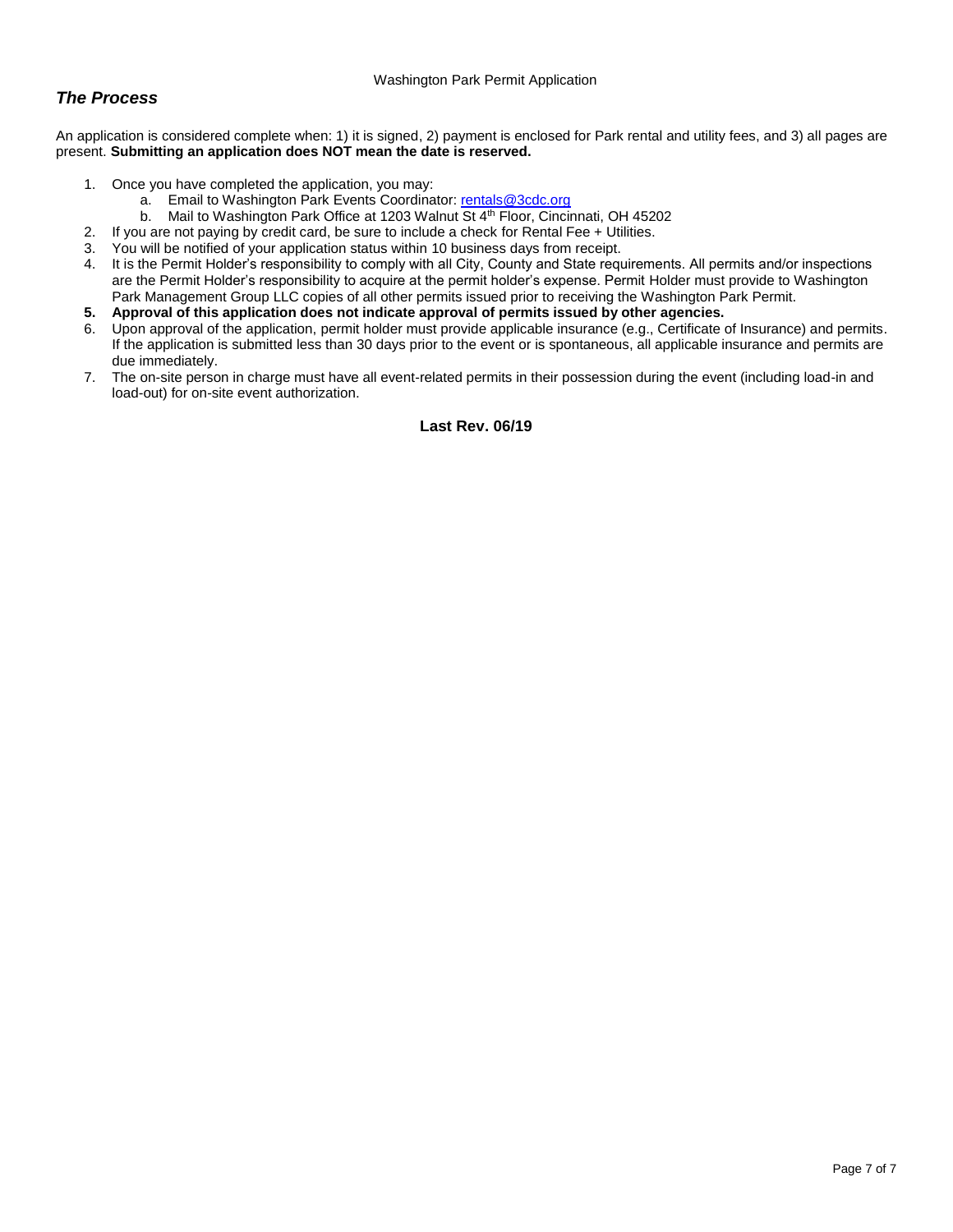

# CERTIFICATE OF LIABILITY INSURANCE

|                                                                                                                                                                                                                                                                                                                                                                                                                                                                                                    |                  | <b>Sample for Events</b>                  |                                                                                                                                                                             |                                 |                                                   |              |                    |
|----------------------------------------------------------------------------------------------------------------------------------------------------------------------------------------------------------------------------------------------------------------------------------------------------------------------------------------------------------------------------------------------------------------------------------------------------------------------------------------------------|------------------|-------------------------------------------|-----------------------------------------------------------------------------------------------------------------------------------------------------------------------------|---------------------------------|---------------------------------------------------|--------------|--------------------|
|                                                                                                                                                                                                                                                                                                                                                                                                                                                                                                    |                  | <b>CERTIFICATE OF LIABILITY INSURANCE</b> |                                                                                                                                                                             |                                 |                                                   |              | DATE (MM/DD/YYYY)  |
| THIS CERTIFICATE IS ISSUED AS A MATTER OF INFORMATION ONLY AND CONFERS NO RIGHTS UPON THE CERTIFICATE HOLDER. THIS<br>CERTIFICATE DOES NOT AFFIRMATIVELY OR NEGATIVELY AMEND, EXTEND OR ALTER THE COVERAGE AFFORDED BY THE POLICIES<br>BELOW. THIS CERTIFICATE OF INSURANCE DOES NOT CONSTITUTE A CONTRACT BETWEEN THE ISSUING INSURER(S), AUTHORIZED<br>REPRESENTATIVE OR PRODUCER, AND THE CERTIFICATE HOLDER.                                                                                   |                  |                                           |                                                                                                                                                                             |                                 |                                                   |              |                    |
| IMPORTANT: If the certificate holder is an ADDITIONAL INSURED, the policy(ies) must have ADDITIONAL INSURED provisions or be endorsed.<br>If SUBROGATION IS WAIVED, subject to the terms and conditions of the policy, certain policies may require an endorsement. A statement on<br>this certificate does not confer rights to the certificate holder in lieu of such endorsement(s).                                                                                                            |                  |                                           |                                                                                                                                                                             |                                 |                                                   |              |                    |
| <b>PRODUCER</b>                                                                                                                                                                                                                                                                                                                                                                                                                                                                                    |                  |                                           | <b>CONTACT</b><br>NAME:                                                                                                                                                     |                                 |                                                   |              |                    |
|                                                                                                                                                                                                                                                                                                                                                                                                                                                                                                    |                  |                                           | PHONE<br>(A/C, No, Ext):                                                                                                                                                    |                                 | <b>FAX</b><br>(A/C, No):                          |              |                    |
|                                                                                                                                                                                                                                                                                                                                                                                                                                                                                                    |                  |                                           | E-MAIL<br><b>ADDRESS:</b>                                                                                                                                                   |                                 |                                                   |              |                    |
|                                                                                                                                                                                                                                                                                                                                                                                                                                                                                                    |                  |                                           |                                                                                                                                                                             |                                 | <b>INSURER(S) AFFORDING COVERAGE</b>              |              | <b>NAIC#</b>       |
|                                                                                                                                                                                                                                                                                                                                                                                                                                                                                                    |                  |                                           | <b>INSURER A:</b>                                                                                                                                                           |                                 |                                                   |              |                    |
| <b>INSURED</b><br><b>Client Name and address</b>                                                                                                                                                                                                                                                                                                                                                                                                                                                   |                  |                                           | <b>INSURER B:</b>                                                                                                                                                           |                                 |                                                   |              |                    |
|                                                                                                                                                                                                                                                                                                                                                                                                                                                                                                    |                  |                                           | <b>INSURER C:</b><br><b>INSURER D:</b>                                                                                                                                      |                                 |                                                   |              |                    |
|                                                                                                                                                                                                                                                                                                                                                                                                                                                                                                    |                  |                                           | <b>INSURER E:</b>                                                                                                                                                           |                                 |                                                   |              |                    |
|                                                                                                                                                                                                                                                                                                                                                                                                                                                                                                    |                  |                                           | <b>INSURER F:</b>                                                                                                                                                           |                                 |                                                   |              |                    |
| <b>COVERAGES</b>                                                                                                                                                                                                                                                                                                                                                                                                                                                                                   |                  | <b>CERTIFICATE NUMBER:</b>                |                                                                                                                                                                             |                                 | <b>REVISION NUMBER:</b>                           |              |                    |
| THIS IS TO CERTIFY THAT THE POLICIES OF INSURANCE LISTED BELOW HAVE BEEN ISSUED TO THE INSURED NAMED ABOVE FOR THE POLICY PERIOD<br>INDICATED. NOTWITHSTANDING ANY REQUIREMENT, TERM OR CONDITION OF ANY CONTRACT OR OTHER DOCUMENT WITH RESPECT TO WHICH THIS<br>CERTIFICATE MAY BE ISSUED OR MAY PERTAIN, THE INSURANCE AFFORDED BY THE POLICIES DESCRIBED HEREIN IS SUBJECT TO ALL THE TERMS,<br>EXCLUSIONS AND CONDITIONS OF SUCH POLICIES. LIMITS SHOWN MAY HAVE BEEN REDUCED BY PAID CLAIMS. | <b>ADDL SUBR</b> |                                           |                                                                                                                                                                             | <b>POLICY EXP</b>               |                                                   |              |                    |
| <b>INSR</b><br><b>TYPE OF INSURANCE</b><br><b>LTR</b>                                                                                                                                                                                                                                                                                                                                                                                                                                              | INSD WVD         | <b>POLICY NUMBER</b>                      | <b>POLICY EFF</b><br>(MM/DD/YYYY)                                                                                                                                           | (MM/DD/YYYY)                    | <b>LIMITS</b>                                     |              |                    |
| <b>COMMERCIAL GENERAL LIABILITY</b>                                                                                                                                                                                                                                                                                                                                                                                                                                                                |                  |                                           |                                                                                                                                                                             |                                 | <b>EACH OCCURRENCE</b><br><b>DAMAGE TO RENTED</b> | \$           | 1,000,000          |
| CLAIMS-MADE<br>$\mathsf{x}$<br><b>OCCUR</b>                                                                                                                                                                                                                                                                                                                                                                                                                                                        | x<br>x           |                                           |                                                                                                                                                                             | Event dates should be           | PREMISES (Ea occurrence)                          | \$           | 1,000,000<br>5,000 |
|                                                                                                                                                                                                                                                                                                                                                                                                                                                                                                    |                  |                                           |                                                                                                                                                                             | in between the Policy           | MED EXP (Any one person)<br>PERSONAL & ADV INJURY | \$<br>\$     | 1,000,000          |
| GEN'L AGGREGATE LIMIT APPLIES PER:                                                                                                                                                                                                                                                                                                                                                                                                                                                                 |                  |                                           |                                                                                                                                                                             | <b>Effective and Expiration</b> | <b>GENERAL AGGREGATE</b>                          | $\mathbf{s}$ | 2,000,000          |
| PRO-<br>JECT<br>$\mathbf{x}$<br>LOC<br><b>POLICY</b>                                                                                                                                                                                                                                                                                                                                                                                                                                               |                  |                                           |                                                                                                                                                                             |                                 | PRODUCTS - COMP/OP AGG                            | \$           | 2,000,000          |
| OTHER: Event Dates listed here<br>x                                                                                                                                                                                                                                                                                                                                                                                                                                                                |                  |                                           | <b>Dates</b>                                                                                                                                                                |                                 |                                                   | \$           |                    |
| <b>AUTOMOBILE LIABILITY</b>                                                                                                                                                                                                                                                                                                                                                                                                                                                                        |                  |                                           |                                                                                                                                                                             |                                 | <b>COMBINED SINGLE LIMIT</b><br>(Ea accident)     | \$           |                    |
| ANY AUTO                                                                                                                                                                                                                                                                                                                                                                                                                                                                                           |                  |                                           |                                                                                                                                                                             |                                 | BODILY INJURY (Per person)                        | \$           |                    |
| OWNED<br><b>SCHEDULED</b><br><b>AUTOS ONLY</b><br><b>AUTOS</b><br><b>HIRED</b><br>NON-OWNED                                                                                                                                                                                                                                                                                                                                                                                                        |                  |                                           |                                                                                                                                                                             |                                 | BODILY INJURY (Per accident)<br>PROPERTY DAMAGE   | \$           |                    |
| <b>AUTOS ONLY</b><br><b>AUTOS ONLY</b>                                                                                                                                                                                                                                                                                                                                                                                                                                                             |                  |                                           |                                                                                                                                                                             |                                 | (Per accident)                                    | \$<br>\$     |                    |
| <b>UMBRELLA LIAB</b>                                                                                                                                                                                                                                                                                                                                                                                                                                                                               |                  |                                           |                                                                                                                                                                             |                                 |                                                   |              |                    |
| <b>OCCUR</b><br><b>EXCESS LIAB</b><br>CLAIMS-MADE                                                                                                                                                                                                                                                                                                                                                                                                                                                  |                  |                                           |                                                                                                                                                                             |                                 | <b>EACH OCCURRENCE</b><br>AGGREGATE               | \$<br>\$     |                    |
| <b>RETENTION \$</b><br>DED                                                                                                                                                                                                                                                                                                                                                                                                                                                                         |                  |                                           |                                                                                                                                                                             |                                 |                                                   | \$           |                    |
| <b>WORKERS COMPENSATION</b><br><b>AND EMPLOYERS' LIABILITY</b>                                                                                                                                                                                                                                                                                                                                                                                                                                     |                  |                                           |                                                                                                                                                                             |                                 | $_{ER}^{OTH}$<br>PER<br>STATUTE                   |              |                    |
| Y/N<br>ANYPROPRIETOR/PARTNER/EXECUTIVE<br>OFFICER/MEMBER EXCLUDED?                                                                                                                                                                                                                                                                                                                                                                                                                                 | N/A              |                                           |                                                                                                                                                                             |                                 | E.L. EACH ACCIDENT                                | \$           |                    |
| (Mandatory in NH)<br>If yes, describe under                                                                                                                                                                                                                                                                                                                                                                                                                                                        |                  |                                           |                                                                                                                                                                             |                                 | E.L. DISEASE - EA EMPLOYEE   \$                   |              |                    |
| DÉSCRIPTION OF OPERATIONS below                                                                                                                                                                                                                                                                                                                                                                                                                                                                    |                  |                                           |                                                                                                                                                                             |                                 | E.L. DISEASE - POLICY LIMIT   \$                  |              |                    |
|                                                                                                                                                                                                                                                                                                                                                                                                                                                                                                    |                  |                                           |                                                                                                                                                                             |                                 |                                                   |              |                    |
| DESCRIPTION OF OPERATIONS / LOCATIONS / VEHICLES (ACORD 101, Additional Remarks Schedule, may be attached if more space is required)                                                                                                                                                                                                                                                                                                                                                               |                  |                                           |                                                                                                                                                                             |                                 |                                                   |              |                    |
| Location: Washington Park, 1230 Elm St. Cincinnati, Oh 45202 Event: Short description of event                                                                                                                                                                                                                                                                                                                                                                                                     |                  |                                           |                                                                                                                                                                             |                                 |                                                   |              |                    |
| The City of Cincinnati, Cincinnati Center City Development Corporation, Washington Park Management Group, LLC, Washington Park Restoration, LLC and<br>Cincinnati Park Board are included as Additional Insureds on the above General Liability policy where required by written contract. The Additional Insured<br>coverage is primary and non-contributory with respect to similar coverage of the Additional Insureds. Wavier of Subrogation applies in favor of the Additional<br>Insureds.   |                  |                                           |                                                                                                                                                                             |                                 |                                                   |              |                    |
| <b>CERTIFICATE HOLDER</b>                                                                                                                                                                                                                                                                                                                                                                                                                                                                          |                  |                                           | <b>CANCELLATION</b>                                                                                                                                                         |                                 |                                                   |              |                    |
| Washington Park Management Group,<br><b>LLC</b><br>1203 Walnut Street, 4th Floor<br>Cincinnati, Oh 45202                                                                                                                                                                                                                                                                                                                                                                                           |                  |                                           | SHOULD ANY OF THE ABOVE DESCRIBED POLICIES BE CANCELLED BEFORE<br>THE EXPIRATION DATE THEREOF, NOTICE WILL BE DELIVERED IN<br><b>ACCORDANCE WITH THE POLICY PROVISIONS.</b> |                                 |                                                   |              |                    |
|                                                                                                                                                                                                                                                                                                                                                                                                                                                                                                    |                  |                                           | AUTHORIZED REPRESENTATIVE                                                                                                                                                   |                                 |                                                   |              |                    |

**ACORD 25 (2016/03)**

**The ACORD name and logo are registered marks of ACORD**

**© 1988-2015 ACORD CORPORATION. All rights reserved.**